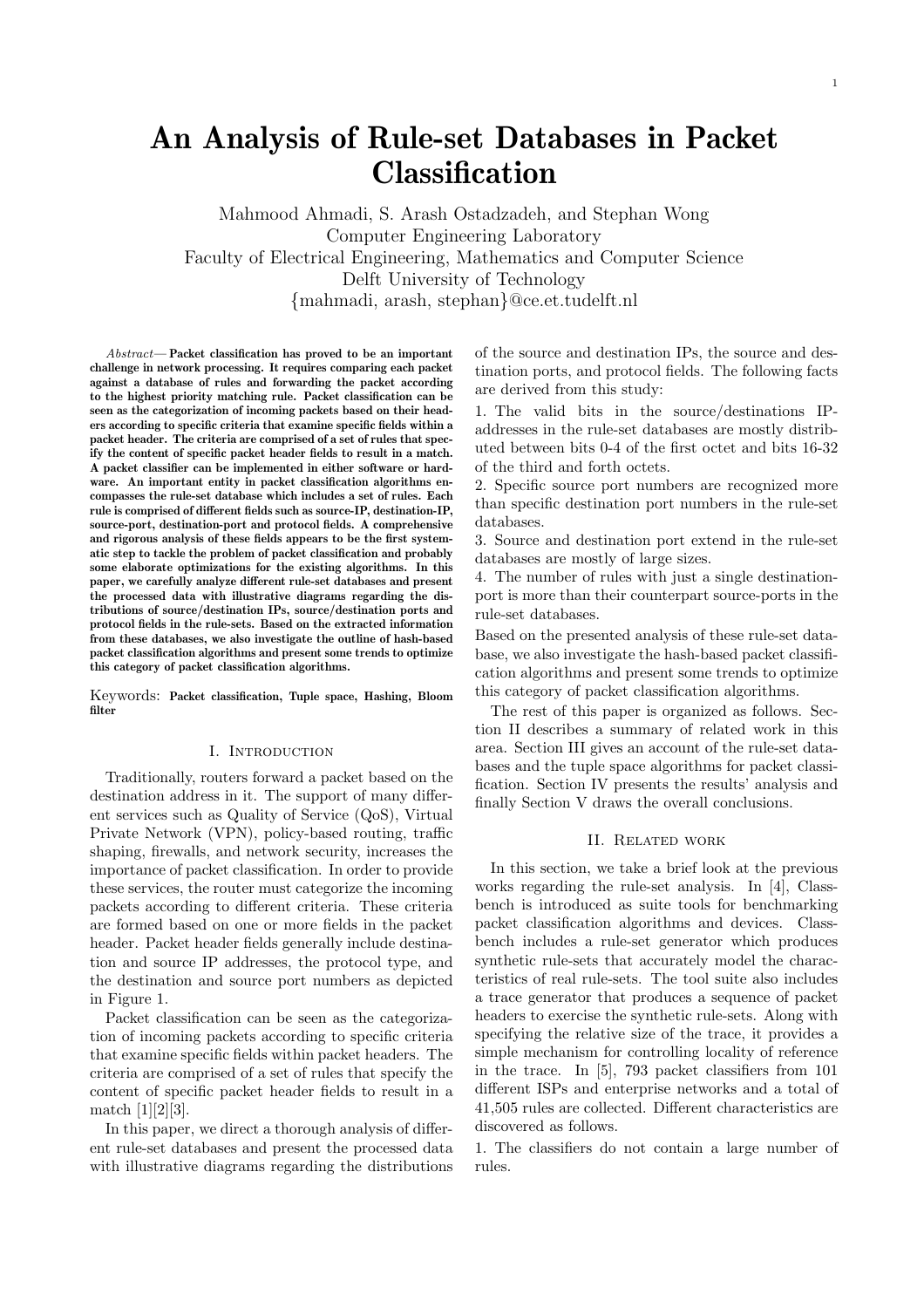

Fig. 1. Fields that are generally used in packet classification algorithms.

2. The syntax allows a maximum of 8 fields to be specified: source/destination network-layer address (32 bits), source/destination transport-layer port numbers (16 bits for TCP and UDP), Type-Of-Service (TOS) field (8 bits), protocol field (8 bits), and transport-Layer protocol flags (8 bits) with a total of 120 bits.

3. The transport-layer protocol field is restricted to a small set of values in all the packet classifiers examined, it contained only TCP, UDP, ICMP, IGMP, (E)IGRP, GRE and IPINIP or the wildcard '\*', i.e. the set of all transport protocols.

4. The transport-layer fields have a wide variety of specifications. Many (10.2%) of them are range specifications (e.g. of the type gt 1023, i.e. greater than 1023, or in range 20-24). In particular, the specification 'gt 1023' occurs in about 9% of the rules.

Finally, based on the analysis, a simple multi-stage classification algorithm, called RFC (recursive flow classification) is proposed.

# III. Rule-set Database and Tuple Space PACKET CLASSIFICATION

In this section, we present the structure of the ruleset databases and the concept of the tuple space classification algorithm.

#### A. Rule-set Databases

A packet classifier must compare header fields of every incoming packet against a set of rule-sets in order to identify a flow. The resulting flow identifier is used to apply security policies, application processing, and quality-of-service guarantees to packets belonging to the specified flow. Typical packet classification rulesets have fewer than a thousand rules and reside in enterprise firewalls or edge routers. As network services continue to migrate into the network core, it is anticipated that rule-sets could swell to tens of thousands of rule-sets or more[5]. The most common type of packet classification examines the packet headers fields comprising the standard IP 5-tuple: IP source and destination addresses, transport protocol number, and source, and destination port numbers. A packet classifier searches for the highest priority rule-set or set of rules matching the packet where each rule-set specifies a prefix on the IP addresses, an exact match or wildcard on the transport protocol number, and ranges on the transport port numbers. We utilize 12 real rule-set databases from Applied Research Laboratory in Washington University in St. Louis [4][6]

provided by Internet Service Providers (ISPs), a network equipment vendor, and other researchers working in the field.

The rule-set databases range in size from 68 to 4557 entries and utilize one of the following formats:

• Access Control List (ACL) - standard format for security, VPN, and NAT rule-sets for firewalls, and routers (enterprise, edge, and backbone).

• FireWall (FW) - proprietary format for specifying security rule-sets for firewalls.

• IP Chain (IPC) - decision tree format for security, VPN, and NAT rule-sets for software-based systems.

In rule-set databases, each rule combines 5 tuple defined as "/Source IP address, Destination IP address, Source port, Destination port, Protocol]" and the format is "@[Source IP address prefix in dot-decimal notation]/[Prefix length] [Destination IP address prefix in dot-decimal notation]/[Prefix length] [Low source port] : [High source port] [Low destination port] : [High destination port] [Protocol value in hexadeci $mall//Protocol mask in hexadecimal?"$  [6]. As an example, a rule in the rule-set database is defined like: @204.152.188.80/28 204.152.188.64/28 67 : 67 67 : 67 0x11/0xff.

The packet header trace format is " $\int\int\int S_0$  *Source IP ad*dress in decimal] [Destination IP address in decimal] [Source port value in decimal] [Destination port value in decimal] [Protocol in decimal]". As an example, a packet header in packet trace might look like: 3337533518 2390673931 65535 65535 1 9. The specifications of rule-set databases and packet traces are shown in Table I. Table I includes seven rule-set databases and packet traces. Note that the rule-sets and packet traces are one-to-one correspondent. The rule-sets fw1, acl1, and ipc1 are extracted from real rule-sets and the others are generated by Classbench benchmark [6].

### B. Tuple Space Classification

A high-level approach for multiple field search employs tuple spaces with a tuple representing information in each field specified by the rules. Srinivasan, et al., [7][8], introduced the tuple space approach and the collection of tuple search algorithms. We provide a simplified example of rule classification on five fields in Table II. Address prefixes cover 32-bit addresses and port ranges cover 16-bit port numbers. For address prefix fields, the number of specified bits is simply the number of non-wildcard bits in the prefix. For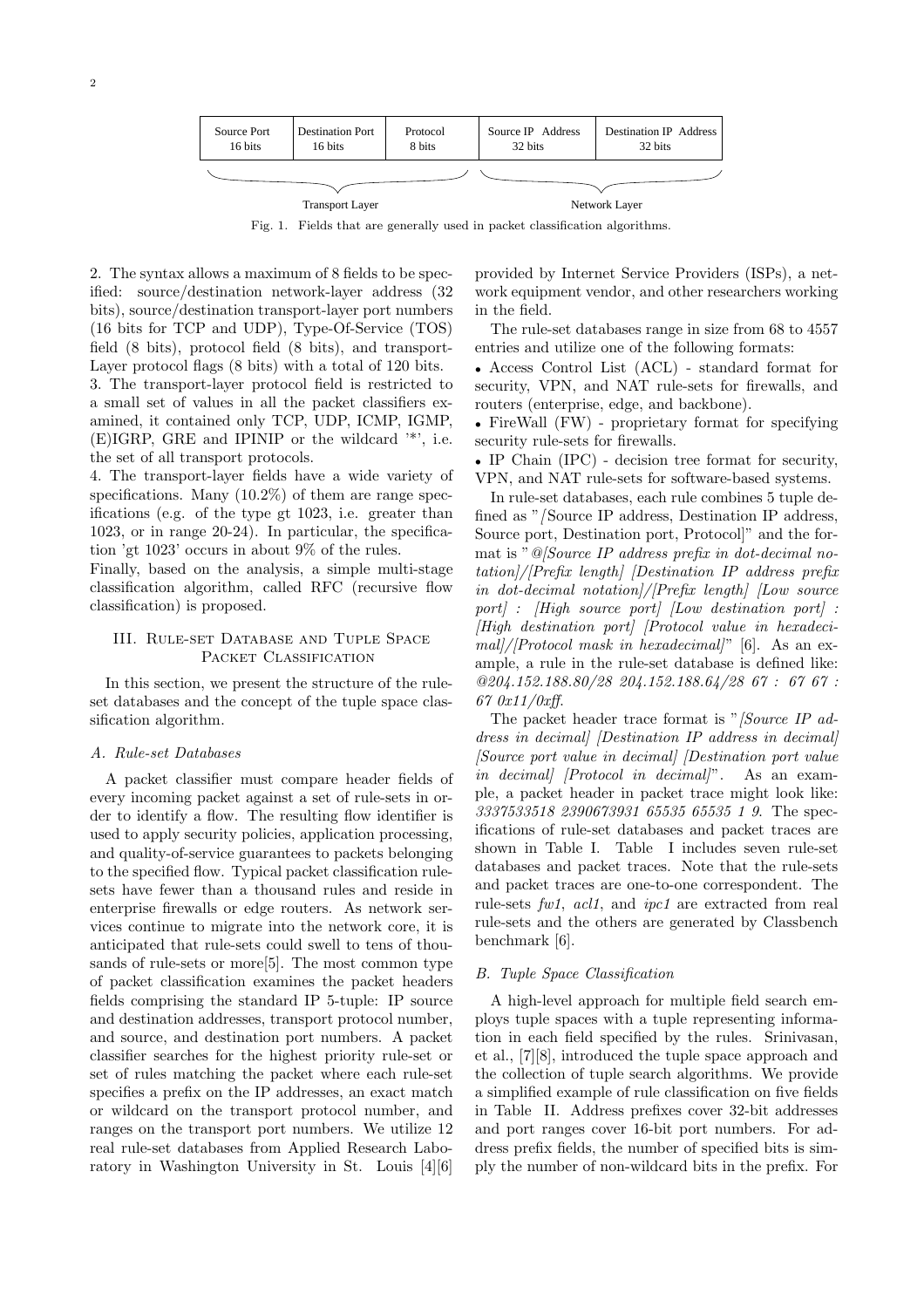| <b>Rule Database</b> | fw1-100          | $f_{\rm W}$ 1-1 $k$ | $f_{\rm w1-5k}$ | $f_{\rm w1-10k}$ | fw1  | acl1 | ipc1  |
|----------------------|------------------|---------------------|-----------------|------------------|------|------|-------|
| Number of rules      | 92               | 971                 | 4653            | 9311             | 266  | 752  | 1550  |
| Number of tuples     | 26               | 42                  | 52              | 57               | 36   | 44   | 179   |
| Packet trace         | $f_{\rm w1-100}$ | $f_{\rm w}$ 1-1 $k$ | $f_{\rm w1-5k}$ | $f_{\rm w1-10k}$ | fw1  | acl1 | ipc1  |
| Number of Packets    | 920              | 8050                | 46700           | 93250            | 2830 | 8140 | 17020 |

TABLE I Rule-set databases and packet trace specifications.

| Rules           | Destination IP (address mask)   | Source IP (address mask)     | Port No. | Protocol | Tuple space   |
|-----------------|---------------------------------|------------------------------|----------|----------|---------------|
|                 |                                 |                              |          | No.      |               |
| $_{\rm R1}$     | 192.168.190.69                  | 192.168.80.11(255.255.255.0) | ∗        | ∗        | [32,32,0,0]   |
|                 | (255.255.255.255)               |                              |          |          |               |
| $\mathbf{R2}$   | 192.168.3.0(255.255.255.0)      | 192.168.200.157              | eq www   | tcp      | [24,32,2,1]   |
|                 |                                 | (255.255.255.255)            |          |          |               |
| R3              | 192.168.198.4 (255.255.255.255) | 192.168.160.0(255.255.255.0) | gt 1023  | udp      | [32,32,1,1]   |
| R4              | 193.164.0.0(255.255.0.0)        | 193.0.0.0 (255.0.0.0)        | eq www   | udp      | [16, 8, 2, 1] |
| R5              | 192.168.0.0(255.255.0.0)        | $192.0.0.0$ $(255.0.0.0)$    | eq www   | tcp      | [16, 8, 2, 1] |
| $\overline{R6}$ | 0.0.0.0(0.0.0.0)                | 0.0.0.0(0.0.0.0)             | ∗        | ∗        | [0,0,0,0]     |

#### TABLE II

Simplified example of rule classification using tuple space.



Fig. 2. Assigning values for ranges, based on the Nesting Level and the Range-ID.

the protocol fields, the value is simply a boolean:  $'1'$ if a protocol is specified,  $'0'$  if a wildcard is specified [8][9][10]. The number of specified bits in a port range is less straightforward to define. The authors introduced the concept of nesting levels and Range-IDs to define the tuple value for port ranges. The nesting level specifies the layer of the hierarchy and the Range-ID uniquely labels the range within its layer. In this manner, all port ranges can be converted to a (Nesting level, Range-ID) pair. We present an example to illustrate Range-IDs in the following. The full range, in this example (0-65535) always has the id 0. The two ranges at level 1 namely, (0, 1023) and (1024, 65535) in our example receive id 0, and 1, respectively. The example of mapping a port range to a nesting level and a Range-ID for Table II is depicted in Figure 2. In the following, we illustrate how a search key is constructed from a packet based on a tuple. A search key for the tuple  $[8, 24, 2, 0, 1]$  is constructed by concatenating the first octet of the packet source address, the first three octets of the packet destination address, the Range-ID of the source port, the range at nesting level 2 covering the packet source port number, the Range-ID of the destination port range at nesting level 0 covering the packet destination port number, and the protocol field. Finally, all algorithms using the tuple space approach involve a search of the tuple space or a subset of the tuples in the tuple space.

### IV. Analysis of Results

In this section, we present the analysis and discussion of results for the rule-set databases.

#### A. Results

In this section, we describe the analysis of rule-set databases. In the presented diagrams, all of observed values have been normalized to the number of ruleset entries in the related database. The distributions of source and destination IP address prefix bits are depicted in Figure 3.

From the Figure 3 (A), we can observe that most of source IP addresses in the rule-set databases have long prefix bits. The source IP addresses with 32 valid bits have the highest rank since most of the rules for the source IP addresses are applied with a specific IP address. Additionally, we can observe that some of rules do not utilize any bits in their source IP address fields which means these rules are employed to apply general policies.

Figure 3 (B) depicts the destination IP address prefix bits for different rule-set databases. From the Figure 3 (B), we can follow that most of the destination IP addresses have long prefix bits associated with them. The behavior of destination IP addresses is similar to source IP addresses in the rule-set databases.

The source port number distribution is depicted in Figure 4.

Figure 4 (A) depicts the distribution of source port numbers in the rule-set databases fw1 and acl1. The lowest value for the source port distribution belongs to fw1-1k. Based on the observations, the distribution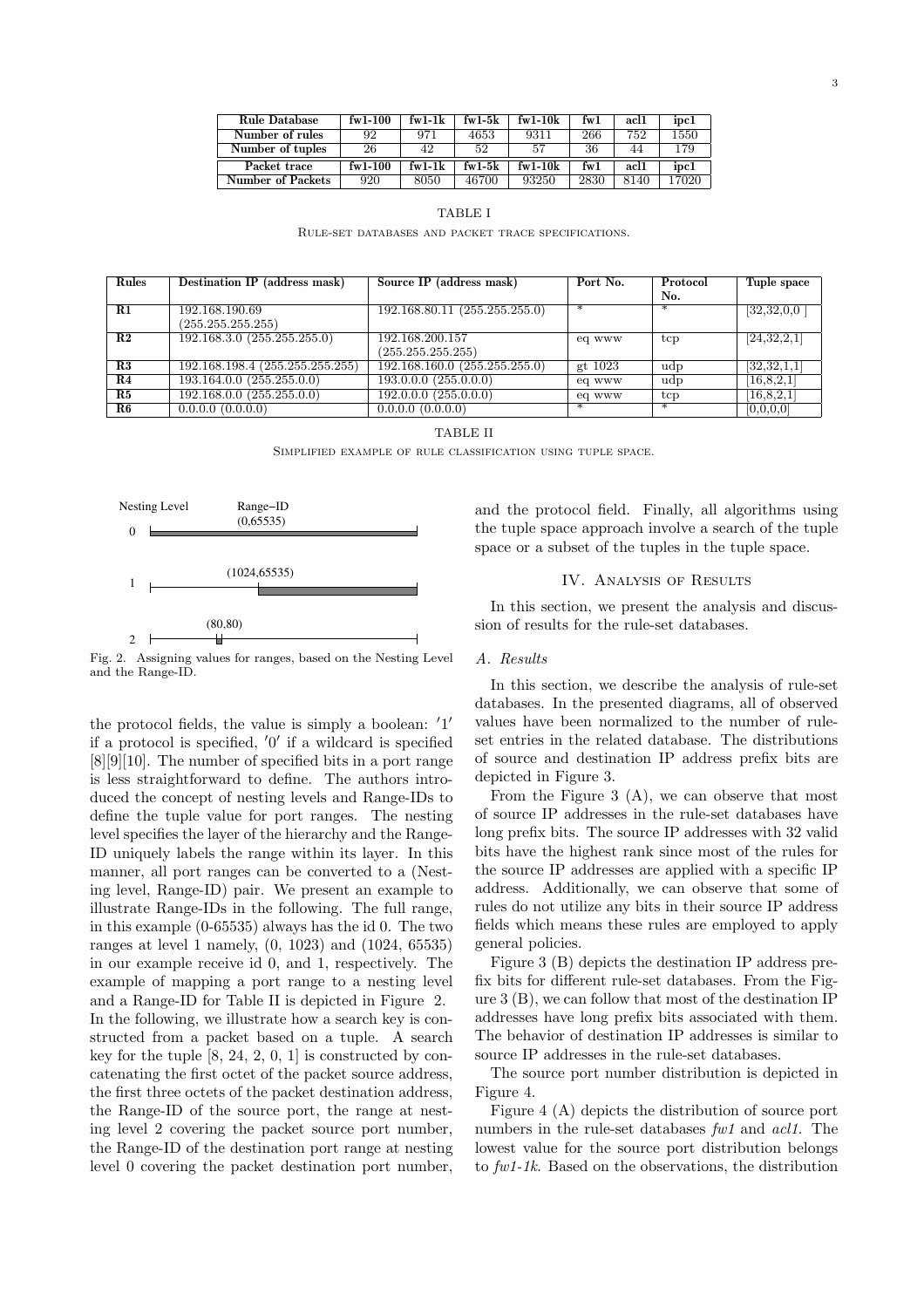

Fig. 3. IP address prefix bits distribution. (A) Valid bits of source IP addresses. (B) Valid bits of destination IP addresses.



Fig. 4. Source port number distribution. (A) Source Port number distribution for  $fwt100$ ,  $fwt100$ ,  $fwt10k$ ,  $fwt10k$  and acl rule-set databases ( the value of ports for  $acl1-100$ ,  $acl1-10k$ ,  $acl1-5k$  and  $acl1-10k$  are equal to  $acl1$ ). (B) Source port distribution for ipc1, ipc1-100, ipc1-1k, ipc1-5k and ipc1-10k rule-set databases.

of source ports for rule-set databases acl1 is the same in all of acl rule-set databases and is equal to number of rules in the acl rule-set database. It is due to the fact that acl rule-set database has been extracted from Access Control List in the firewalls and routers. All of them are equal to '1' and we only depicted the graph of *acl1* (real rule-set database). Figure  $4$  (B) is the same diagram for the rule-set database ipc1. From the figures  $4(A)$  and  $4(B)$ , we can conclude that a wide range of different port numbers appear in most of the rules. The distribution of destination port numbers is depicted in Figure 5.

Based on the Figure 5, the rate of destination port number distribution is lower than the source port number counterpart. In most network devices, the rules are defined based on the particular destination port numbers, on the contrary, the source ports are mostly defined as a range. As a result, the diagrams show increased rate for the source port number distribution compared to the destination port number distribution.

The range-size distributions for the source/destination port numbers in different rule-set databases are depicted in Figure 6.

In Figure 6, range-size represents the distance between the starting and ending port numbers in the range. As an example, the range-size of (10-110) with the starting value of '10' and ending value of '110' in the source or destination ports will be '100'. Figure 6 (A) depicts range-size for different rule-set databases in the source port numbers. we can observe that there are many wide ranges in source port numbers. The range-size '1' represents just a single port. The rangesizes greater than '2' and less than '536' did not occur in any of the rule-set databases and range-sizes '1' and '2' are observed in some databases. From Figure 6, it is evident that most of the source port numbers are defined with wide ranges. Figure 6 (B) depicts, rangesize for different rule-set databases in the destination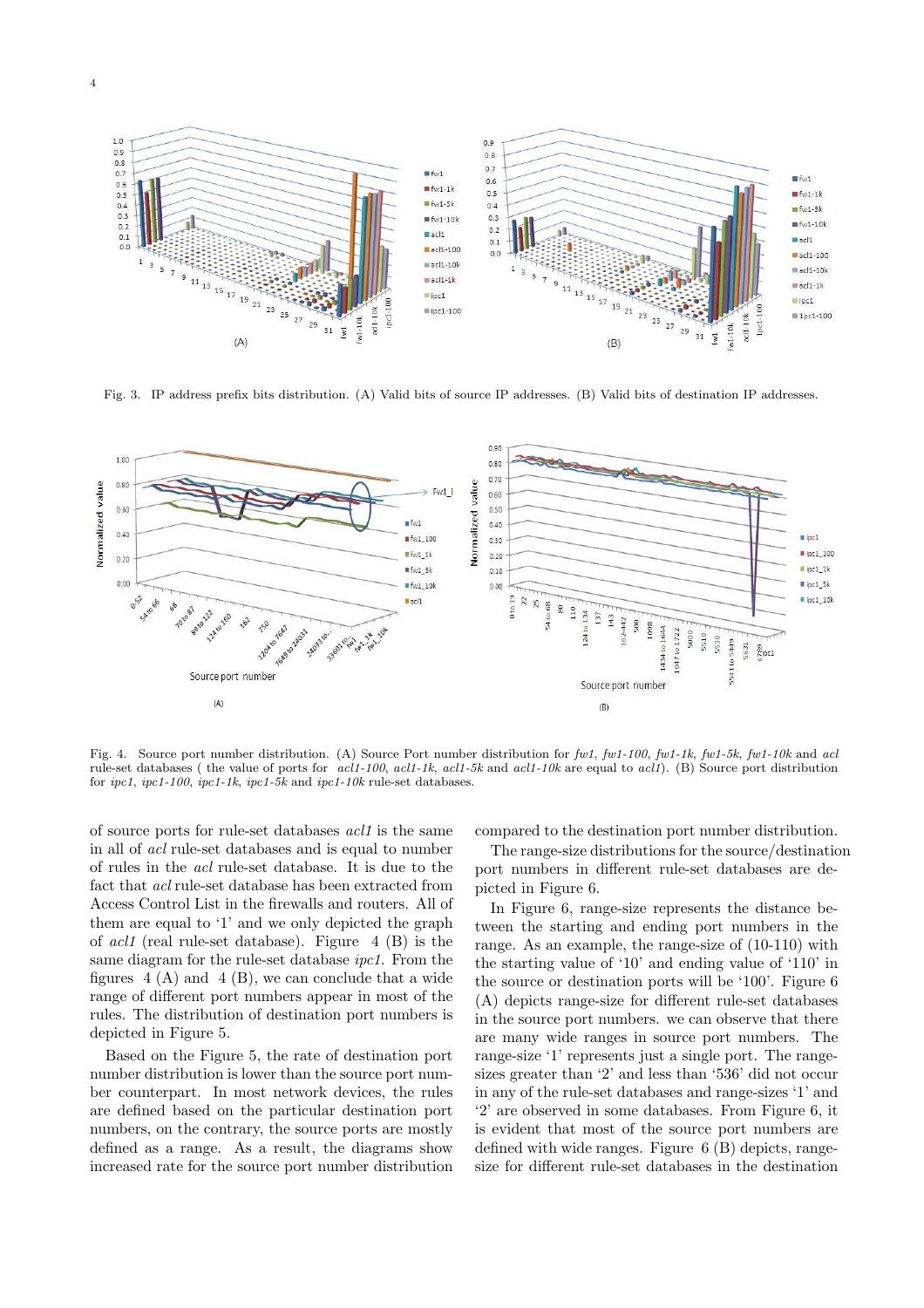

Fig. 5. Destination port number distribution for fw1, fw1-100, fw1-1k, fw1-5k and fw1-10k rule-set databases.



Range-size distribution for the destination port numbers.

Fig. 6. Range-size distribution in different rule-set databases. (A) Range-size distribution for the source port numbers. (B)

port numbers. we can observe that most range-sizes belong to the very low value and high value destination port numbers. In the figure, range-size with value '1' appears more than other range-sizes. In other words, most of the rules are defined as specific port numbers and the remaining rules are generally defined with ranges of high values.

From Figures 6 (A) and 6 (B), we infer that in most of the rules, source port numbers are defined with wide ranges and most of the destination port numbers are specified as particular port numbers or as wide ranges.

### B. Discussion

A well-known hash-based algorithm in packet classification is tuple space search algorithm that groups different rules using simple mapping and searches the IP packets in the tuples. In the mapping process the source and destination ports are mapped on the tuple space using Range-ID and nesting level concept. Utilization of the results of the rule-set databases' analysis can lead to the optimization of the hash-based algorithms. The results presented and the corresponding examinations show that the hash-based packet classification algorithms can be optimized using refined tuple space. In traditional tuple space, a search key is created using all of fields in the rules or packet headers and this consequently increases the number of tuples created as well as the search time needed for optimal matching. In an improved tuple space, for key construction, we take advantage of the range-size data to efficiently map the source and destination ports.

## V. Overall Conclusions

In this paper, we presented an introduction to the well-known packet classification problem and stressed the contribution of rule-set database analy